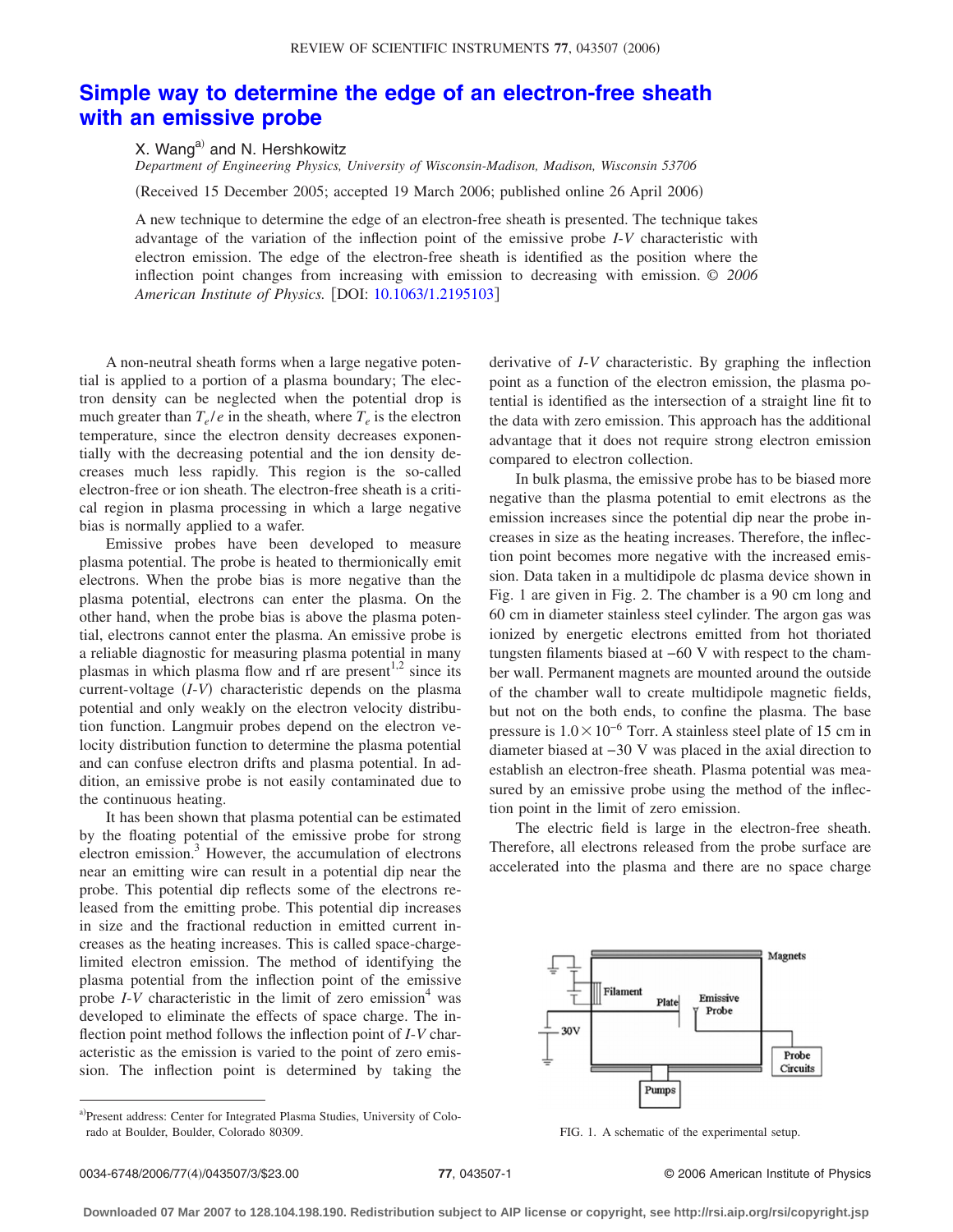

FIG. 2. Inflection point in the limit of zero emission method. (a) Emissive probe *I*-*V* characteristics at four-probe temperatures in a bulk plasma. (b) Ratio of emitted to collected saturation current vs the inflection point.

effects near the probe. However, these emitted electrons reduce *ni*−*ne* in Poisson's equation.

$$
-\varepsilon_0 \frac{d^2 \phi}{dx^2} = e(n_i - n_e),\tag{1}
$$

where  $n_i$  is the ion density,  $n_e$  is the electron density, x is the position, and  $\phi$  is the plasma potential. This reduces the curvature of potential, which makes the local potential higher



FIG. 3. Ratio of emitted to collected saturation current vs the inflection point in an electron-free sheath.



FIG. 4. Determination of the edge of an electron-free sheath. (a) Plasma potential profile in an electron-free sheath. (b) Ratio of emitted to collected saturation current vs the inflection point.

than the true plasma potential. The reduction in the curvature of the potential increases as the emission increases. Therefore, the inflection point becomes more positive with the increased emission. Data taken in the electron-free sheath are shown in Fig. 3.

By taking advantage of the variation of the inflection point of the emissive probe *I*-*V* characteristic with the electron emission, the edge of an electron-free sheath is identified as the position where the inflection point changes from increasing with the emission to decreasing with the emission. The plasma potential profile in a one-dimensional electronfree sheath can be fit by the Child-Langmuir  $law^3$ ,

$$
\phi(x) - \phi_0 = (\phi_w - \phi_0) \left( \frac{x_0 - x}{s} \right)^{4/3},
$$
\n(2)

where  $x_0$  is the position of the sheath edge, *s* is the sheath thickness, and  $\phi_0$  and  $\phi_w$  are the potential at the sheath edge and the wall, respectively. Fitting to Eq. (2) gives  $x_0$  $= 0.4 \pm 0.1$  cm, as shown in Fig. 4(a).

The inflection point as a function of the emission at 0.3 and  $0.4$  cm are shown in Fig.  $4(b)$ . It is apparent that the inflection point increases with the emission at 0.3 cm in the electron-free sheath and decreases with the emission at

**Downloaded 07 Mar 2007 to 128.104.198.190. Redistribution subject to AIP license or copyright, see http://rsi.aip.org/rsi/copyright.jsp**